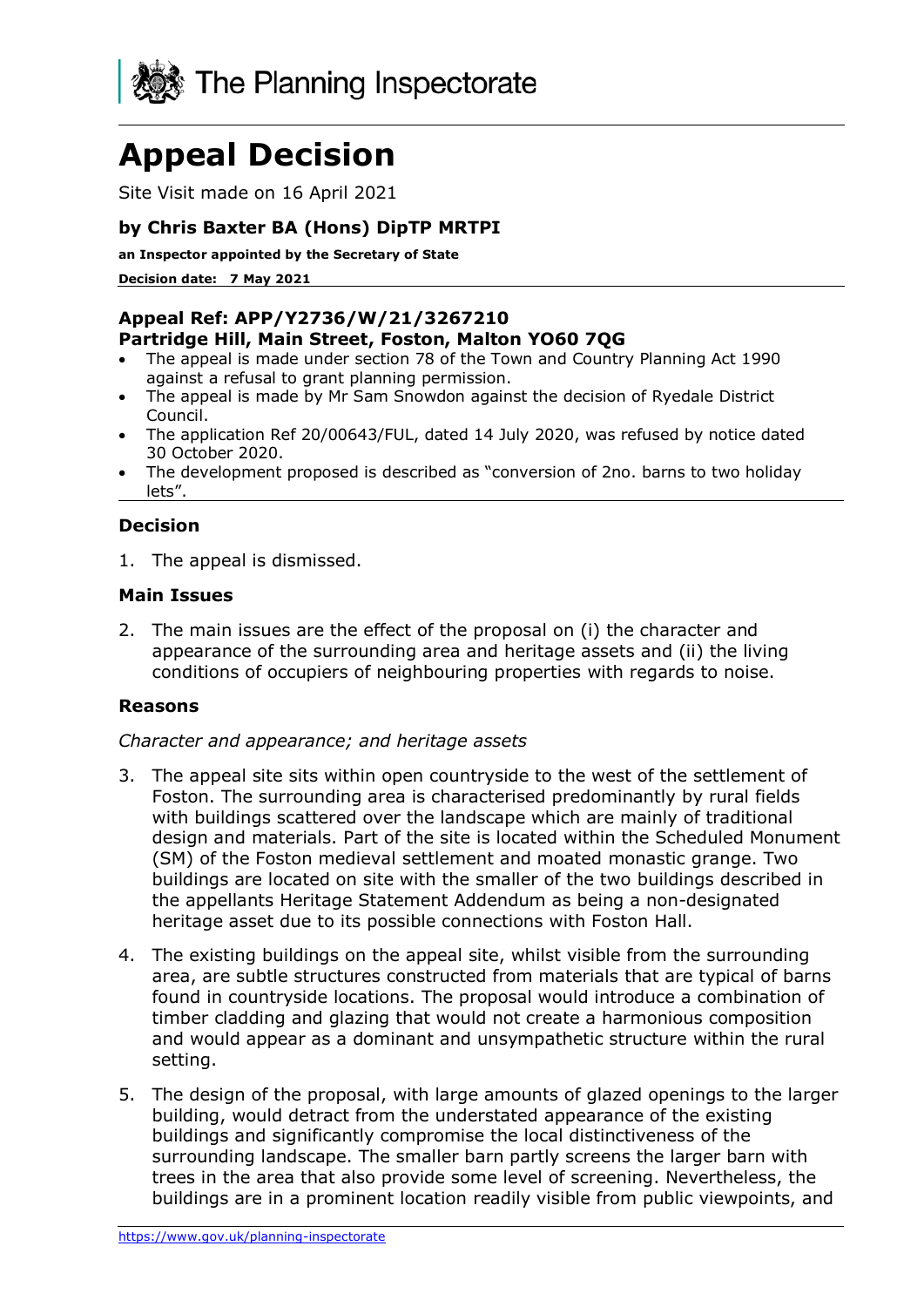the proposed alterations would detract from the traditional agricultural appearance of the buildings and the surrounding area.

- 6. The agricultural character of the site would be fundamentally altered as the existing access would be used primarily by visitors to the site. The parking of vehicles associated with the holiday accommodation use would also be visually prominent from the immediate locality to the detriment of the agricultural feel of the site.
- 7. The submitted plans show that there are proposed terraced areas which would likely result in paraphernalia such as garden furniture being visible which could further erode the rural character of the site and its surroundings. It has been suggested that a planning condition could control the use of domestic paraphernalia however, I consider such a condition would not be enforceable.
- 8. I therefore find that the proposal would have a harmful effect on the character and appearance of the surrounding area and heritage assets. The proposal would conflict with Policies SP12, SP13, SP16 and SP20 of the Ryedale Plan – Local Plan Strategy 2013 (RPLPS) which seeks Ryedale's historic environment to be conserved, the character of Ryedale's diverse landscape to be protected and development proposals to reinforce local distinctiveness and respect the character of the immediate locality.
- 9. The proposal would be harmful to the existing buildings, the surrounding area and the setting of the SM, and thereby the significance of the heritage assets. Nevertheless, I consider the harm would be less than substantial and in accordance with paragraph 196 of the National Planning Policy Framework (the Framework), that harm should be weighed against any public benefits of the proposal, including securing its optimal viable use.
- 10. I have had regard to the appellants statement of case including that the proposal would be enabling development to secure the future retention of the smaller barn and that the proposal would not be viable without the conversion of the larger barn. There is however, no substantive evidence which has been submitted to convince me that the conversion of the larger barn is required to secure the optimal viable use for the smaller barn.
- 11. The proposal would introduce tourist accommodation into the area which would contribute to the rural economy and facilities in the surrounding locality, offering some public benefit. I have had regard to the economic section of the appellants statement of case which includes reference to farm diversification, the UK Holiday Parks – Economic Impact Summary and a calculation that the proposal could contribute upwards of £50,000 into local businesses. Given the contribution towards tourism and the local rural economy I therefore attach moderate weight to these associated public benefits. They however, would not outweigh the significant harm I have identified above.
- 12. The proposal would, therefore, fail to sustain or enhance the setting, and thereby the significance of, the heritage assets. It would not accord with the policies of the Framework which seek to conserve and enhance the historic environment.
- 13. I have given careful consideration to consultation responses, including those from Historic England and North Yorkshire County Council Archaeologist however, they do not lead me to a different conclusion on the issues above.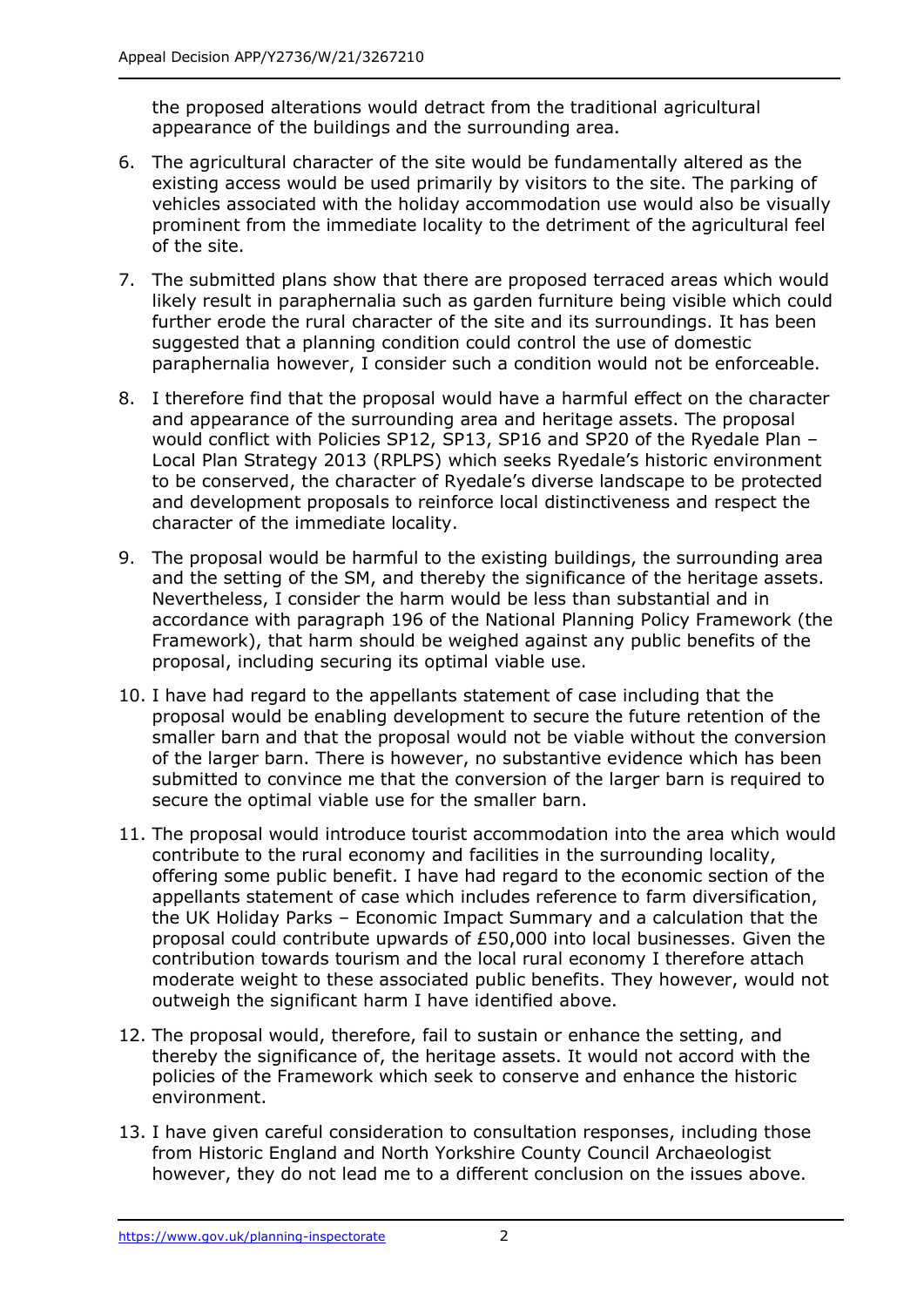## *Living conditions*

- 14. The appeal site is located within 67 metres from the nearest residential property. The proposal, given its size, would be able to accommodate large groups and families and there would be associated noise and activity such as outdoor games, music and socialising from the outdoor areas.
- 15. There is no noise information submitted to demonstrate how noise would be managed or mitigated. Nevertheless, the expected noise and activities from the proposed holiday lets would not be dissimilar to what can occur in residential gardens. Taken this into consideration, as well as the proximity of the site to neighbouring properties, the proposal would not have an adverse effect on the living conditions of neighbouring occupiers in terms of noise and visitor activities.
- 16. Accordingly, the proposal would not have a harmful effect on the living conditions of occupiers of neighbouring properties with regards to noise. The proposal would be in accordance with Policy SP20 of the RPLPS which seeks, amongst other things, new development to not have a material adverse impact on the amenity of present or future occupants of neighbouring land and buildings.

# **Other Matters**

- 17. My attention has been drawn to paragraph 79c of the Framework which supports the re-use of redundant or disused buildings. However, I did observe during my site visit that the buildings are in use with the storage of agricultural machinery and materials, and are therefore not redundant or disused.
- 18. I have had regard to the appellants statement of case and appendices including reference to previous decisions<sup>1</sup>. However, insufficient details have been provided on these development schemes or the circumstances that led to them being accepted and so cannot be sure that they represent a direct parallel to the appeal proposal, including in respect of location and relationship with heritage assets. In any case, I have determined the appeal on its own merits.
- 19. There were no objections raised with the scheme in terms of highway, ecology and drainage matters. The appellant is critical of the Council's planning committee indicating that the drawings were not displayed and that the committee members were given incorrect information on the age of buildings. It is also noted that committee members were supportive in terms of the tourism offer of the proposal. The appellant has indicated that the proposal would be in accordance with other policies of the RPLPS that are not stated in the Council's decision notice as well as conforming with the approach taken by other Councils such as Cornwall Council. The appellant has also agreed to the imposition of a planning condition that would restrict occupancy of the buildings. These matters and benefits, that would amount to little weight, would not outweigh the harm I have described above or the conflict with the policies of the RPLPS as detailed in the Council's decision notice.
- 20. The appellant has stated that a there is a fallback position where the buildings could be converted under Class Q of the Town and Country Planning (General Permitted Development) (England) Order 2015. However, there is nothing definite in the evidence before me to suggest how a scheme could be

<sup>&</sup>lt;sup>1</sup> Local Planning Authority Reference Numbers: 14/01096/FUL; 17/00432/FUL; 19/01406/FUL.